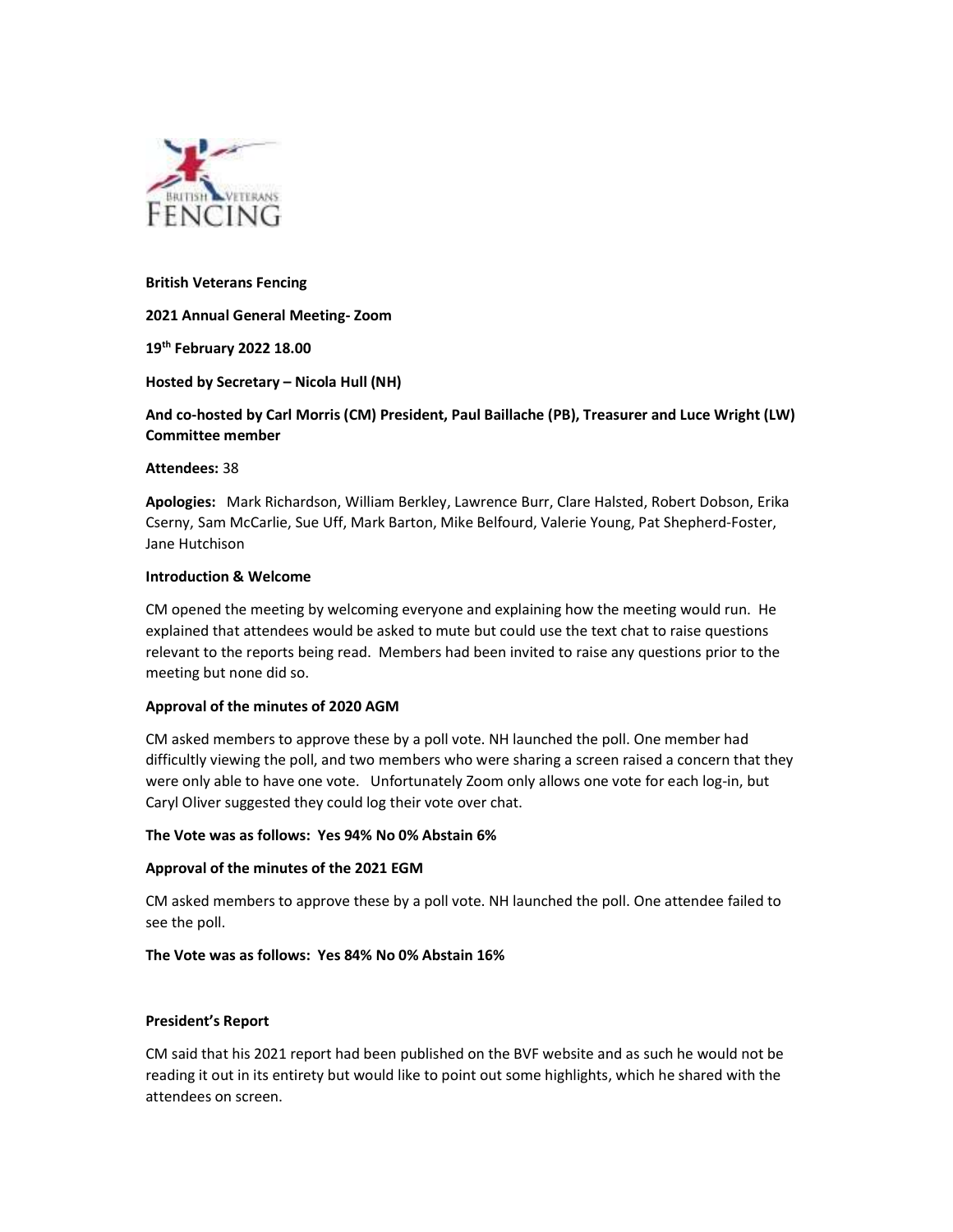#### ACHIEVEMENTS 2021

#### SLIDE 1 - THE NEW CONSTITUTION

- Extensive re-writing
- New Rules & Regulations
- 3 year tenure for committee members
- A Vice President

CM thanked Graham Paul and Lucy Wright for their help in putting the Constitution together.

## SLIDE 2 – THE NEW WEBSITE

- Modernised/Dynamic
- Easily updated
- Search engine so that people can easily find BVF online.
- News pages with archived posts

CM thanked John Mason for his website which served us brilliantly for years and his help in transferring some of its features on to the new site. Also thanked Lucy Wright for driving the project through.

## SLIDE 3 – WEAPON SELECTORS

CM stated that Graham Paul had taken over from himself as Chair of Selectors and increased the team of selectors to 6

- Foil Gillian Worman & Nick Mort
- Epee Neal Mallett & Jenny Morris
- Sabre Jane Hutchison & Chris Prevett

## SLIDE 4 – EVENTS HELD

- Guildford 2021
- The Vets Winton Cup
- The BVF Championships
- The Guildford International 2022

CM thanked all who had been involved in ensuring these events took place in what had been a very difficult year due to the pandemic.

## Secretary's Report

NH's read out her report which was also on the BVF website. She mentioned the number of committee meetings held, how BVF communicates with members, the documentation they receive and how new members are welcomed. A membership report compiled by LW was published on the website and showed a small increase of 14 members in 2021.